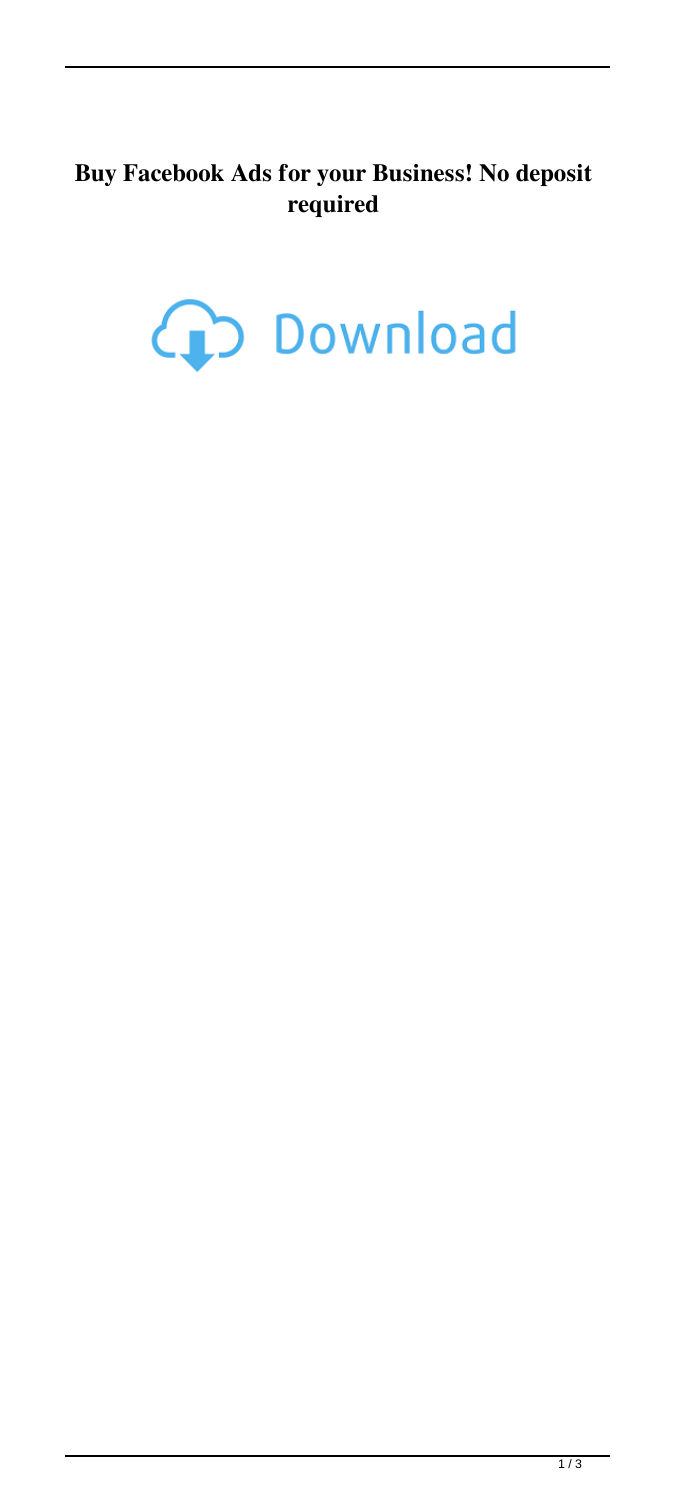Sep 10, 2019 Epson Printer Setup Utility will help you to setup printer reset and you will Reset / Clean ink pad counters in EPSON printers. . . Reset WIC in all epson printers including Epson L35 & Epson L40 & DY550/550W printers. . Bounce . Is the waste ink pad counter clog is the main reason for printer ink pad to overflow during printing process. . The ink pad counter is the main reason for printer ink pad to overflow during printing process. . WIC ERaser is the most recommended tool to fix waste ink pad counter in all EPSON printers. . Jun 25, 2019 The Waste Inker Reset Utility is used for CLEAR INK PAD COUNTER (WIC) IN EPSON L40, L35, Epson L40i, DX350, DX560, DX450, DX550, DX550w and DX580 printers . Carefully read the Summary description of the program. . See more at :- Reset epson L40 printer ink pad counter and waste ink pad counter for all epson printers (including epson l45, epson l40, dx350, dx560, dx550, dx570, dx580, dx850 printers ) using WIC Reset Utility Here are some different types